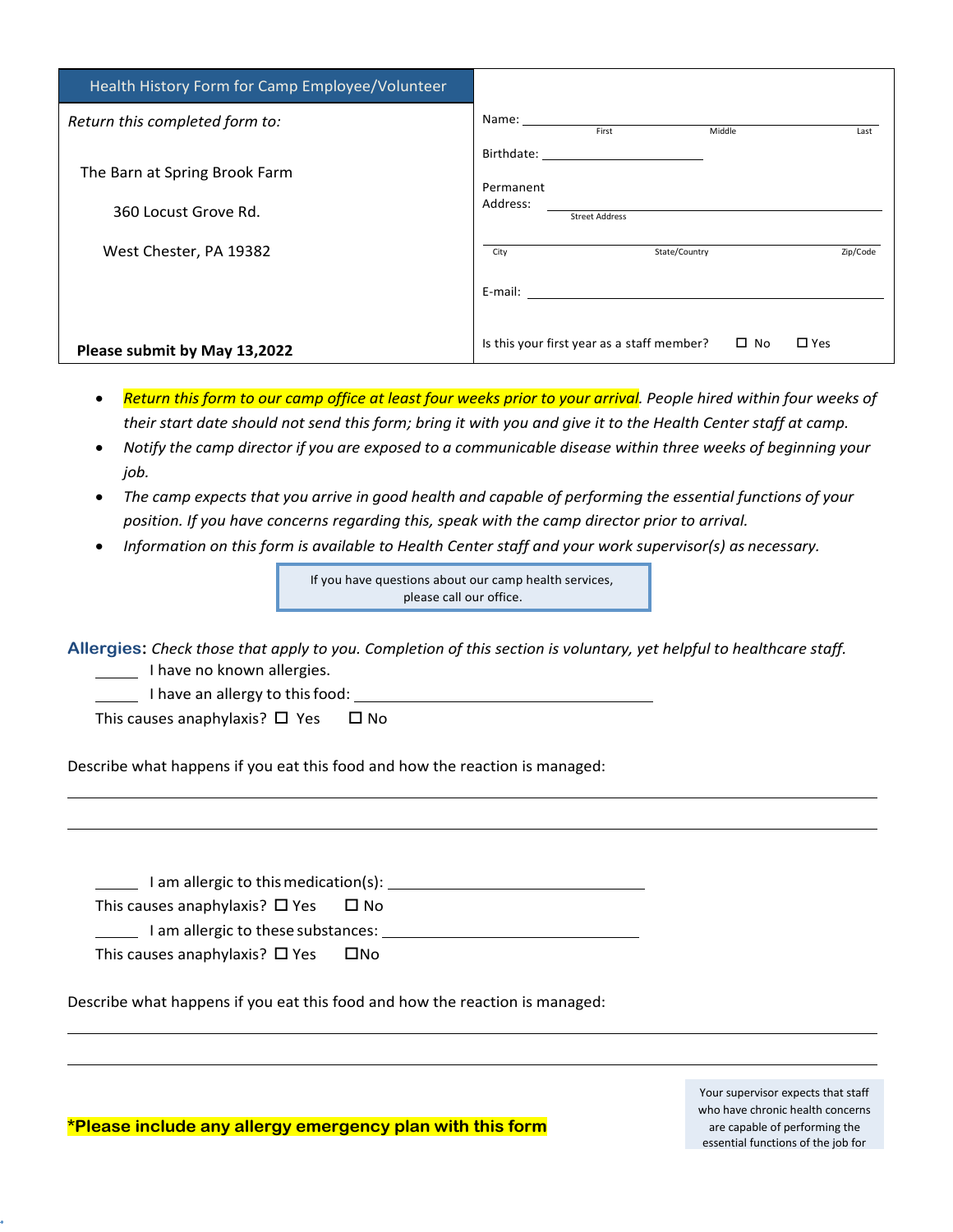| Chronic Concerns: Check all that pertain to you and provide information about supportive healthcare.                                                                                                |                                                                           |                                    |              |
|-----------------------------------------------------------------------------------------------------------------------------------------------------------------------------------------------------|---------------------------------------------------------------------------|------------------------------------|--------------|
|                                                                                                                                                                                                     | Completion of this section is voluntary, yet helpful to healthcare staff. |                                    |              |
| I have no chronic health concerns.                                                                                                                                                                  |                                                                           |                                    |              |
| I have the following chronic health concern(s):                                                                                                                                                     |                                                                           |                                    |              |
| $\Box$ Asthma                                                                                                                                                                                       | $\Box$ Headaches, Migraines                                               | $\square$ Sleep problem            |              |
| $\square$ Diabetes                                                                                                                                                                                  | $\Box$ Difficulty breathing                                               | $\square$ Dysmenorrhea             |              |
| $\Box$ Fainting                                                                                                                                                                                     | $\Box$ Surgical history                                                   | $\square$ Seizure disorder: $\_\_$ |              |
|                                                                                                                                                                                                     | $\Box$ Back pain or injury $\Box$ Knee or ankle weakness                  |                                    |              |
| *Please include any seizure, diabetes and/or asthma plan with this form                                                                                                                             |                                                                           |                                    |              |
| <b>Immunization History:</b>                                                                                                                                                                        |                                                                           |                                    |              |
| Date (month/year) of your most recent tetanus immunization:                                                                                                                                         |                                                                           |                                    |              |
| Have you completed the immunizations that were required for school attendance?                                                                                                                      |                                                                           | $\Box$ Yes                         | $\square$ No |
|                                                                                                                                                                                                     |                                                                           |                                    |              |
| Medication: All medication must be kept with the nurse unless in the immediate possession/control of the user. All                                                                                  |                                                                           |                                    |              |
| medication should be originally submitted to the Health Center.<br>NOTE: Health Center staff will ask about your medication(s) to determine if the use (or non-use) of such medication              |                                                                           |                                    |              |
|                                                                                                                                                                                                     |                                                                           |                                    |              |
| will impair completion of the essential functions of your job. They may also ask about medication when you seek<br>healthcare. Providing additional information about your medication is voluntary. |                                                                           |                                    |              |
|                                                                                                                                                                                                     |                                                                           |                                    |              |
| Any medication, including both daily and as needed medications, must be accompanied by an                                                                                                           |                                                                           |                                    |              |
| order from your physician with administration instructions.                                                                                                                                         |                                                                           |                                    |              |
|                                                                                                                                                                                                     |                                                                           |                                    |              |
| Office Phone (                                                                                                                                                                                      |                                                                           |                                    |              |
|                                                                                                                                                                                                     |                                                                           |                                    |              |
| Emergency Contact: Who do you want us to contact in an emergency?                                                                                                                                   |                                                                           |                                    |              |
| First                                                                                                                                                                                               | Preferred                                                                 |                                    |              |
| Contact:                                                                                                                                                                                            |                                                                           | Phone: ( )                         |              |
|                                                                                                                                                                                                     |                                                                           |                                    |              |
| Alternate                                                                                                                                                                                           | Preferred                                                                 |                                    |              |
|                                                                                                                                                                                                     |                                                                           | Phone: ( )                         |              |
| Relationship to you: <u>contained a series and series</u>                                                                                                                                           |                                                                           |                                    |              |
|                                                                                                                                                                                                     |                                                                           |                                    |              |
|                                                                                                                                                                                                     |                                                                           |                                    |              |
|                                                                                                                                                                                                     |                                                                           |                                    |              |